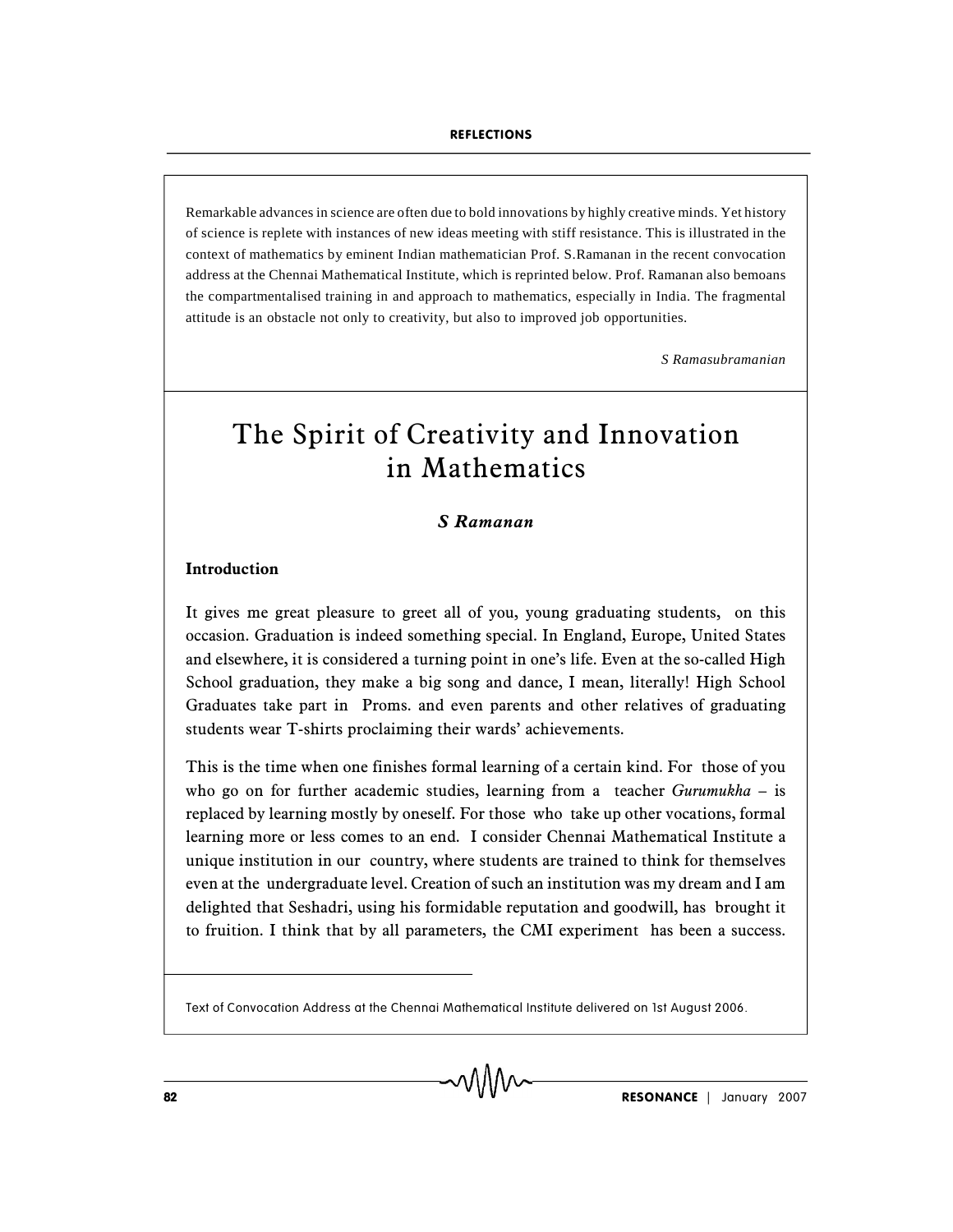Padma Bhushan Rama Rao is an outstanding researcher and scientific administrator and I consider it a privilege to be delivering this address in his presence.

# **Intellectual Conservatism**

I am a great admirer of Indiaís first Prime Minister, Pandit Jawaharlal Nehru. His vision was profound and many-sided. In my opinion, many institutions of lasting intellectual value in our country owe their existence to his enthusiastic support. The Lalit Kala Academy, the Sahitya Academy, Indian Statistical Institute, the Indian Institutes of Technology are some of the Institutions spawned during the early years of Independence. The Tata Institute of Fundamental Research, where I was first a graduate student and later a professor for over forty years, was one of the beneficiaries of his progressive thinking.

In his *Discovery of India*, Nehru bemoans the stagnation that intellectual life in India underwent for several centuries in the last millennium. This cannot be entirely blamed on foreign conquerors. In this era, scholarship did not mean bold and new thought, but interpretation. Pandits vied with each other in quoting this or the other poet or philosopher. The general belief was that all one needed to know had all been said and that one had only to understand what had already been said. Research did not mean discovery of new truth but deeper understanding of the truth established by the ancients. I am not unaware that there were a few exceptions to this. The blossoming of classical music, indigenously in the south and under Islamic influence in the north, provides, for example, a noteworthy exception.

Having decried quotations, let me make one myself. It is a verse at the beginning of Kalidasa's play *Sâkuntalam* and is a favourite of mine.

Pur ânamityevas âdhu sarvam Na châpi k âvyam navamityavadyam Santa: pareekshya anyatarat bhajante Moodha: parapratyaya neya buddhi:

Something is not good just because it is ancient, nor is a piece of work to be thrown out as new-fangled. Sensible people analyze the pros and cons and come to conclusions. Only fools are led by the opinions of others.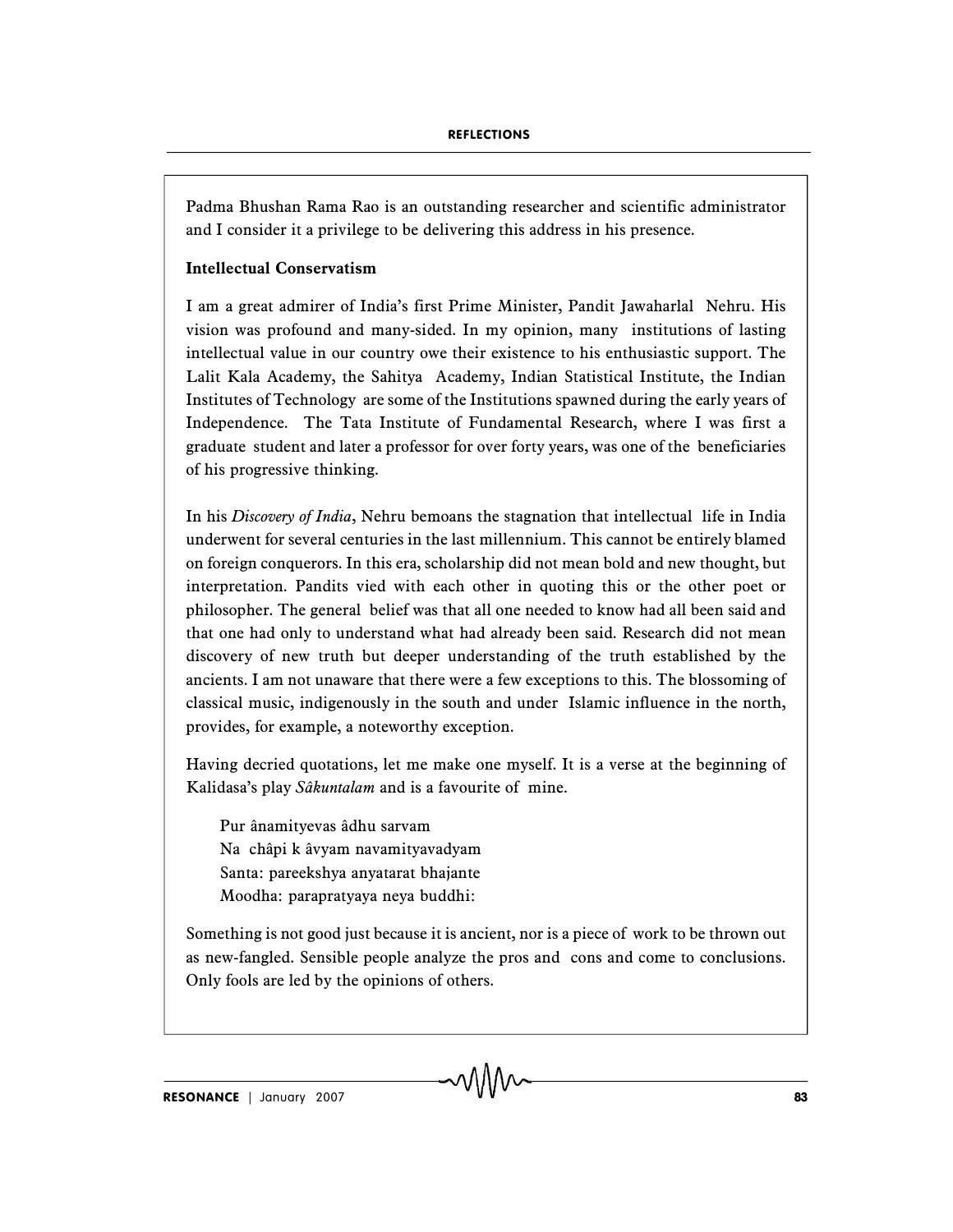I would like intelligent people like you to reflect even on this and come to your own conclusions! Personally I am willing to take it as my credo and have it on my T-shirt. I feel that suspicion of things new, and reluctance to adopt new techniques and modes of life, continues in the daily life of India consciously or otherwise, even today. Happily however this is beginning to change, thanks to the visible prosperity that new technology has brought.

This conservatism is present even in creative art and is not confined only to Indians. However, in the West, daring new innovators, alongside die-hard conservatives, are not in short supply. Let me illustrate this with some examples from mathematical progress in the last two centuries.

George Cantor was a mathematician of extraordinary originality. He was attacked fiercely by the general community of mathematicians for his innovation. Apparently there were murmurs even from the Church. Cantor tried to cope with the problem by claiming that his theory was the result of Divine Intervention, and that he was only a messenger! Thankfully, his efforts in this direction were successful and the church acknowledged that his theory did not contradict official doctrine! There were secular objections from established mathematicians as well. Fortunately, for every acerbic comment from a Poincaré that future generations would regard Cantor's theory as a disease from which it has recovered, there was a counter from a Hilbert which said 'From the paradise created for us by Cantor, no one can drive us out'.

Let me give another, more recent, example. In the 40's, a group of French mathematicians realized, to their horror, that there was no definitive version of even fundamental mathematical theorems, with assumptions and conclusions unambiguously stated and proved. They embarked on the project of writing up the whole of mathematics *ab initio*. They pretended to be a mathematician called Bourbaki. Thanks to their efforts, by the time I became a graduate student half a century ago, it was very comforting to have at one place, precise definitions and statements. It may seem surprising today that there was at all any controversy about the desirability of having the basic results so proved. In view of the precise style which mathematical writing has acquired since then, you may wonder if there is, or was, any other way of expressing mathematics. If you go through Hardy's *Pure Mathematics* – not a bad book by the way – and read through two full pages of an essay on the 'notion of a function', you will appreciate what a liberation it was to realize that a function is simply a map of one set to another! But the fact is that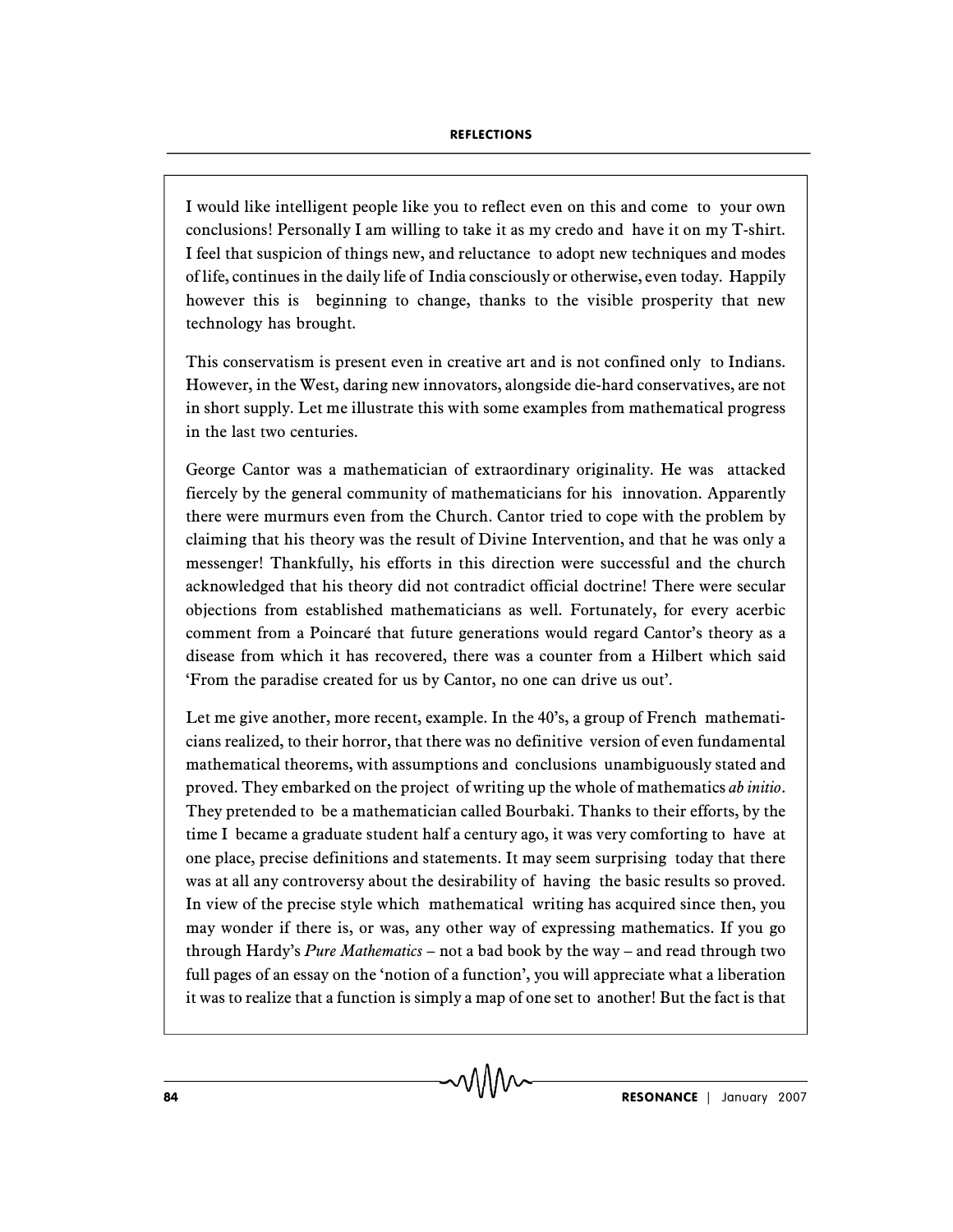many mathematicians, among whom were some distinguished ones of achievement, carried on a tirade against Bourbaki and Bourbaki-ism.

In Paris, the State Universities are known by numbers. Université 5 and Université 6 were situated in a huge complex of interconnected towers, located in the center of Paris called Jussieu. The administrative offices of the two universities were located in different towers that were connected across by a walkway corridor of about ten meters' length but there was considerable antipathy between the Bourbakists of cinquième and the others of sixiéme. When I mis-addressed a letter as 5 to a well-known mathematician who was a professor at 6, the letter came back, saying ëaddressee not knowní! This was explained later to me in terms of the hostility between the two wings! Today, much of this puerile back biting has, happily, ended.

For some time, my research interests centered around Abelian varieties, named after Abel, one of the great innovators from Norway, of the nineteenth century. I was trying to understand what is known as Riemann's theta transformation formula, in my own way. Carl Ludwig Siegel, a famous German mathematician, was instrumental in applying it to number theory deeply. Siegel was unfortunately ultra-conservative and carried on a campaign against abstraction. He was even credited with the statement 'the degeneration of modern mathematics started with Riemann'! I made some progress in formalizing Siegel's identities and found that the 'correct' modern set-up for this, was to define a functor from the category of quadratic spaces over the integers into the category of polarized Abelian varieties. Being an avid lover of modern mathematics, I derived great, and slightly perverse, satisfaction from calling it the *Siegel functor*.

Grothendieck was a great mathematical philosopher and was awarded the Fields Medal in 1966. He was one of the most creative mathematicians of the last half-century. He came up with fundamentally different ways of looking at things by what is sometimes described as 'pure thought'. He was not afraid of thinking anew as and when he learnt. Consequently, he often asked elementary, and sometimes even stupid, questions. I want to interject an advice to students here. 'Do not be afraid to ask a question for fear that it may be considered stupid'. Most lecturers would be happier with stupid questions than with none at all!

André Weil, another great mathematician of the century, had formulated his famous conjectures relating the number of solution of a set of Diophantine equations, with the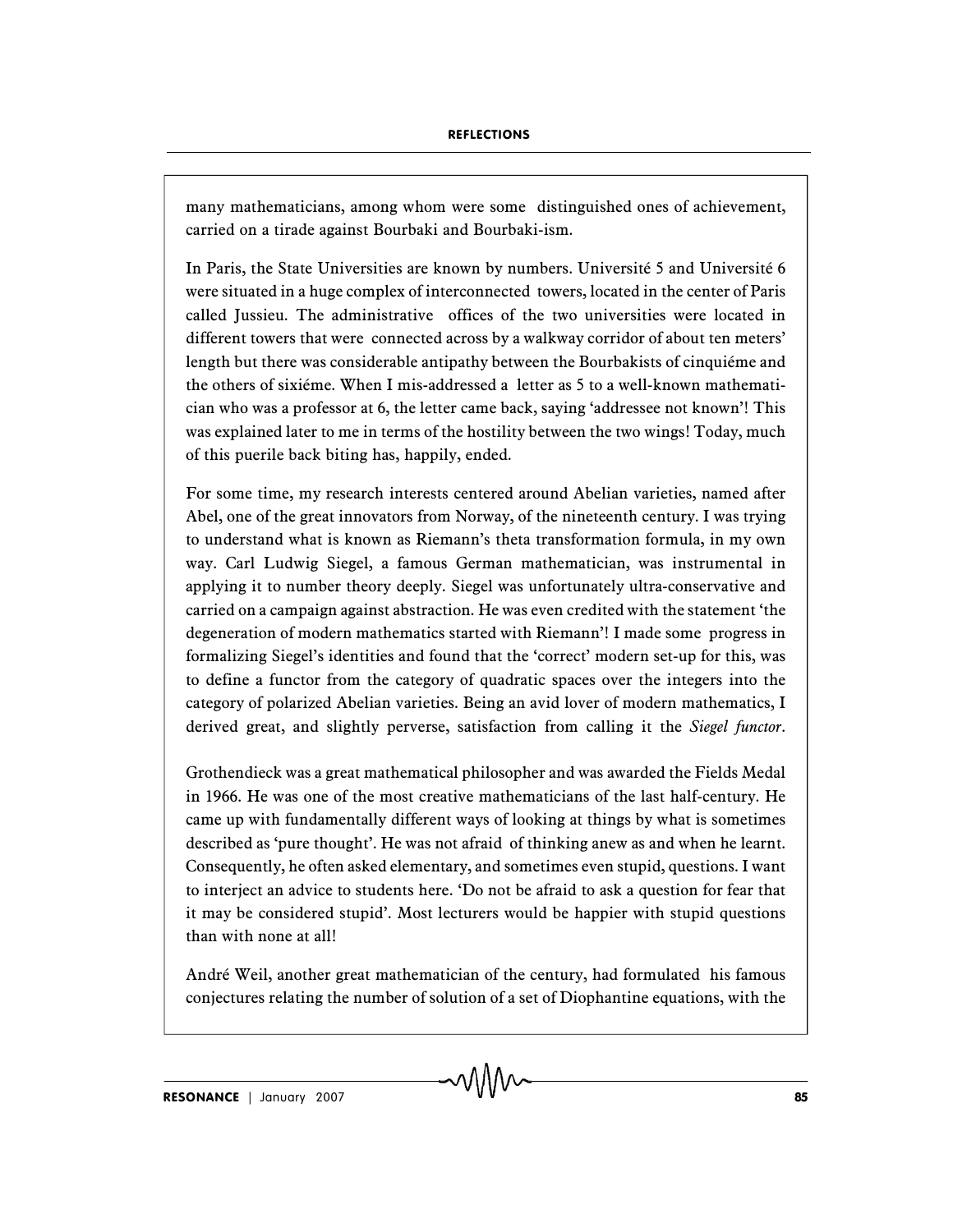topology of the locus defined by the same set of equations over complex numbers. These came to be known as 'Weil conjectures' and influenced the direction algebraic geometry took, for several decades. In retrospect, it is clear that the most appropriate framework in which this question has to be looked at is the language of schemes, invented by Grothendieck. But André Weil, instead of hailing this progress and quickly embracing the new framework, acted sullen and negative. Ultimately the conjectures were settled in the affirmative, based chiefly on Grothendieck's ideas, supplemented by Michael Artin, the coup de grace being given by another great mathematician and Fields medallist, Pierre Deligne. It is difficult to understand why mathematicians like Weil, who were *avant garde* in their youth, became so conservative later. Although I am sure that ageing has something to do with it, that perhaps does not explain this phenomenon completely.

Fermat's famous problem is also concerned with the solution of Diophantine equations. He considered the explicit equation

 $x^n + y^n = z^n$ 

and claimed that if  $n \geq 3$ , the only integral solutions are the obvious ones, namely those with one of the coordinates zero. Gerd Faltings, another Fields medallist, proved that it can have only finitely many solutions (up to multiplication of all the three coordinates by the same integer). Note that when  $n = 2$ , the above equation has infinitely many solutions. In fact, the identity dinates zero. G<br>ely many solut<br>). Note that w<br>e identity<br> $+(ab)^2 = \int \frac{d^2b}{dt^2}$ 

$$
\left(\frac{a^2 - b^2}{2}\right)^2 + (ab)^2 = \left(\frac{a^2 + b^2}{2}\right)^2
$$

where *a*, *b* are integers, both even or both odd, provides *all* the solutions. Pythagoras' theorem tells us that these correspond to the lengths of the three sides of a right-angled triangle. Some of those, like  $(x=3, y=4, z=5)$  and  $(x=5, y=12, z=13)$ , corresponding to  $(a, b) = (3, 1)$ , and  $(a, b) = (5, 1)$  respectively, are familiar to high school students. Faltings makes a sharp attack on the conservatives, saying "It is strange that people who *have no compunction in using analytical methods in the study of numbers, taking after nineteenth century mathematical thought, should be so vocal in deriding new ideas which have come up in* the last decades".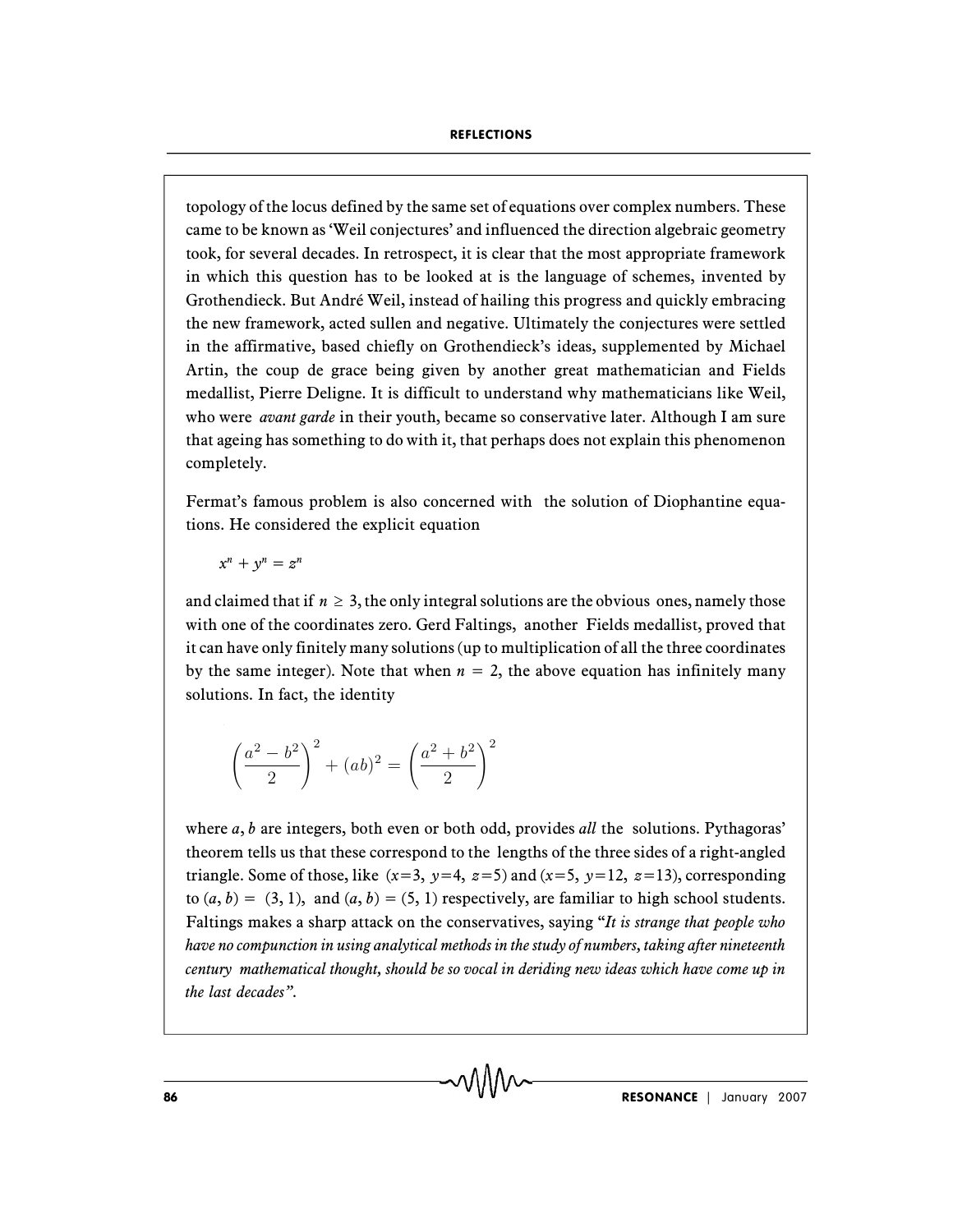He was referring again to the new ideas of Grothendieck. Perhaps most of you know that Fermat's conjecture itself was solved recently by Andrew Wiles.

In the early days of Tata Institute of Fundamental Research, there were representatives of both the conservative and the progressive streams. Two facts, however, were influential in the breaking of the shackles of the past. Prof Chandrasekharan, whose personal mathematical work cannot be termed as 'modern', recognized nevertheless the desirability of exposing young students to new ideas. He managed to get many of the top mathematicians of the world to visit India and lecture to the students at Tata Institute. The second is the lucky circumstance that the Institute got extremely gifted students like Narasimhan, and Seshadri, and their early success served as a spur to others who followed.

# **Specialization vs Versatility**

Another aspect which I wish to touch upon, is the dichotomy between specialization and versatility. It is on the one hand, necessary to focus on particular topics which one wishes to work on. On the other, it has also to be ensured that specialization does not become very narrow and one's skills do not become superfluous with the efflux of time.

I am sure that in the paleolithic age, some humans were better than others in making fire by friction. These skilful people were surely in great demand at that time and their work was highly valued. As technology progressed, these skills were less and less useful and of no value by the time they became fossils! Even a few decades ago, there were typists who prided themselves in typing fast and without any mistakes. The advent of word processors made these skills less valuable. During my graduate student days, many of my fellow researchers from experimental disciplines spent hours computing with slide rules at a point in time and a little later, with punching cards for the computer. These skills are now as useful as archery in present day warfare.

I am laboring therefore the obvious when I say that technological progress makes many skills superfluous in the market place. Less obvious is the phenomenon of obsolescence in the intellectual domain. Many experts in mathematical analysis had trained themselves in the effective use of summability theories and development of new tools in this area. The rise of functional analysis and the development of the theory of distributions, made many of the tricks of regularization superfluous. I will paraphrase this by saying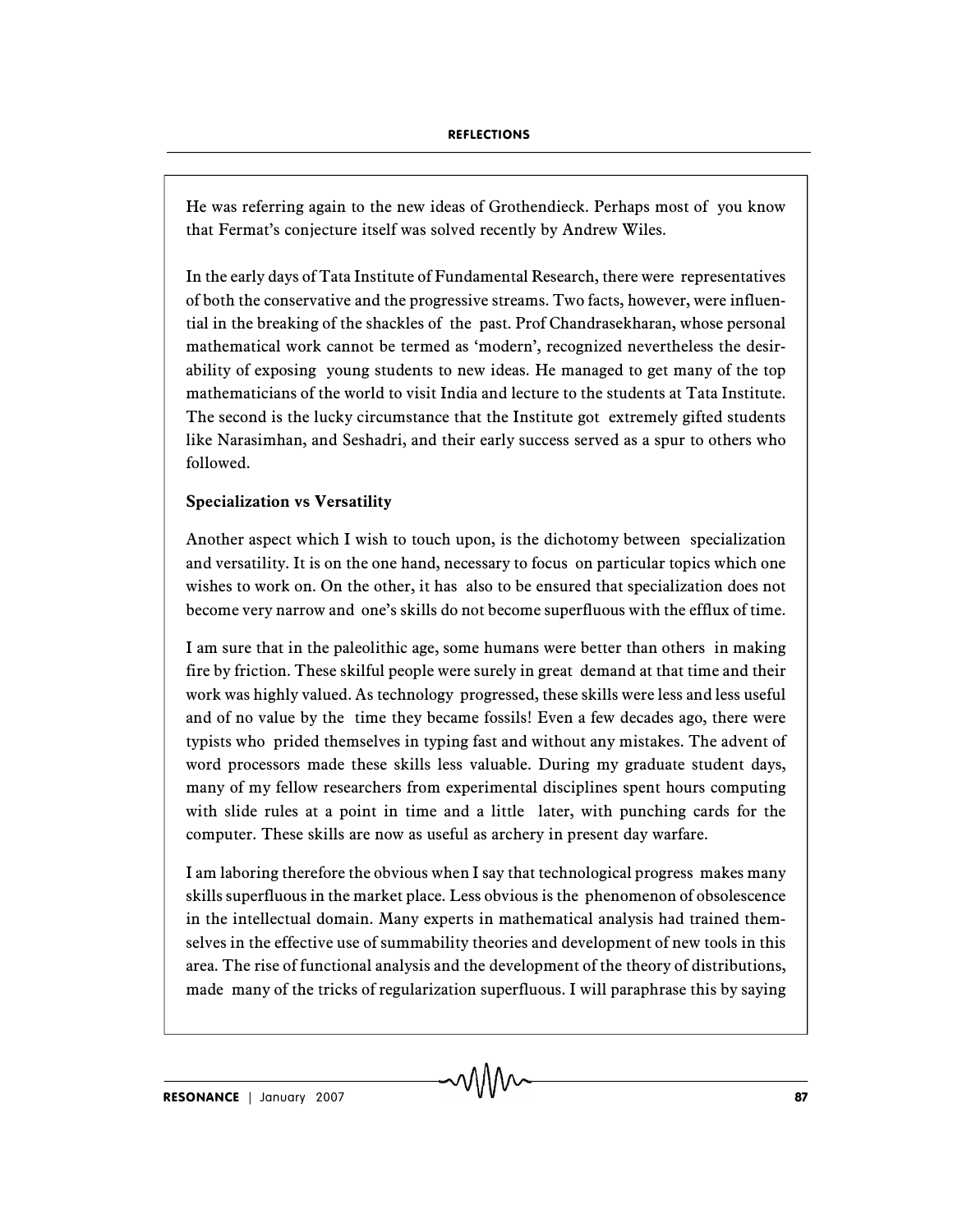that as soon as the community of mathematicians considers that the broad contours of a theory are well understood, people look to other areas for interesting problems.

In the fifties and early sixties, algebraic topology was in the center of mathematical interest, along with algebraic geometry. Soon, it was generally felt that higher dimensional topology had been understood. The aim of algebraic topology is to understand the topology of a space by means of numerical invariants. One of the outstanding achievements of the above period, thanks to the deep work of John Milnor, Stephan Smale and others, was the near accomplishment of this task.

A beacon light for such a project was the so-called Poincaré conjecture which seeks to solve this question for higher dimensional spheres. Poincaré himself only stated this as a conjecture for the three-dimensional sphere. It was ironical that the obvious generalization of this problem, namely, characterization of spheres of any dimension was solved for all dimensions except the originally proposed three!

Subsequently therefore, the general interest turned to topology in low dimensions. With Perelmann's solution of the original Poincaré conjecture, characterizing the three dimensional sphere  $-$  and it is generally expected that he would receive the Fields Medal in Madrid later this month  $-$  the curtain has fallen on this specific problem. It remains to be seen whether the methods employed in the solution of the above problem spawn new territories or if this rings the closure on the general interest in lowdimensional topology.

Therefore one ought to beware of too narrow a focus and try to have a broad perspective of theories beyond those one is interested in for the bread and butter of the day. As one grows older, it becomes difficult to have the nimbleness needed to understand new things. (Conversely, attempting to understand new things is one of the ways one keeps young)! This may be because having acquired a lot of expertise in one area, one may feel that time is better spent using what one has learnt over decades, than acquiring piddly little details of a new theory. Therefore, the broader the base one has built in youth, the better the agility with which one can deal with this problem through life.

There are two aspects to mathematical research: Learning mathematics, and learning to do mathematics. Although they are closely inter-related, they are not the same. For doing worthwhile research in an area of mathematics, it is, generally speaking, necessary to be an expert in that field. Occasionally, it may happen that one just strays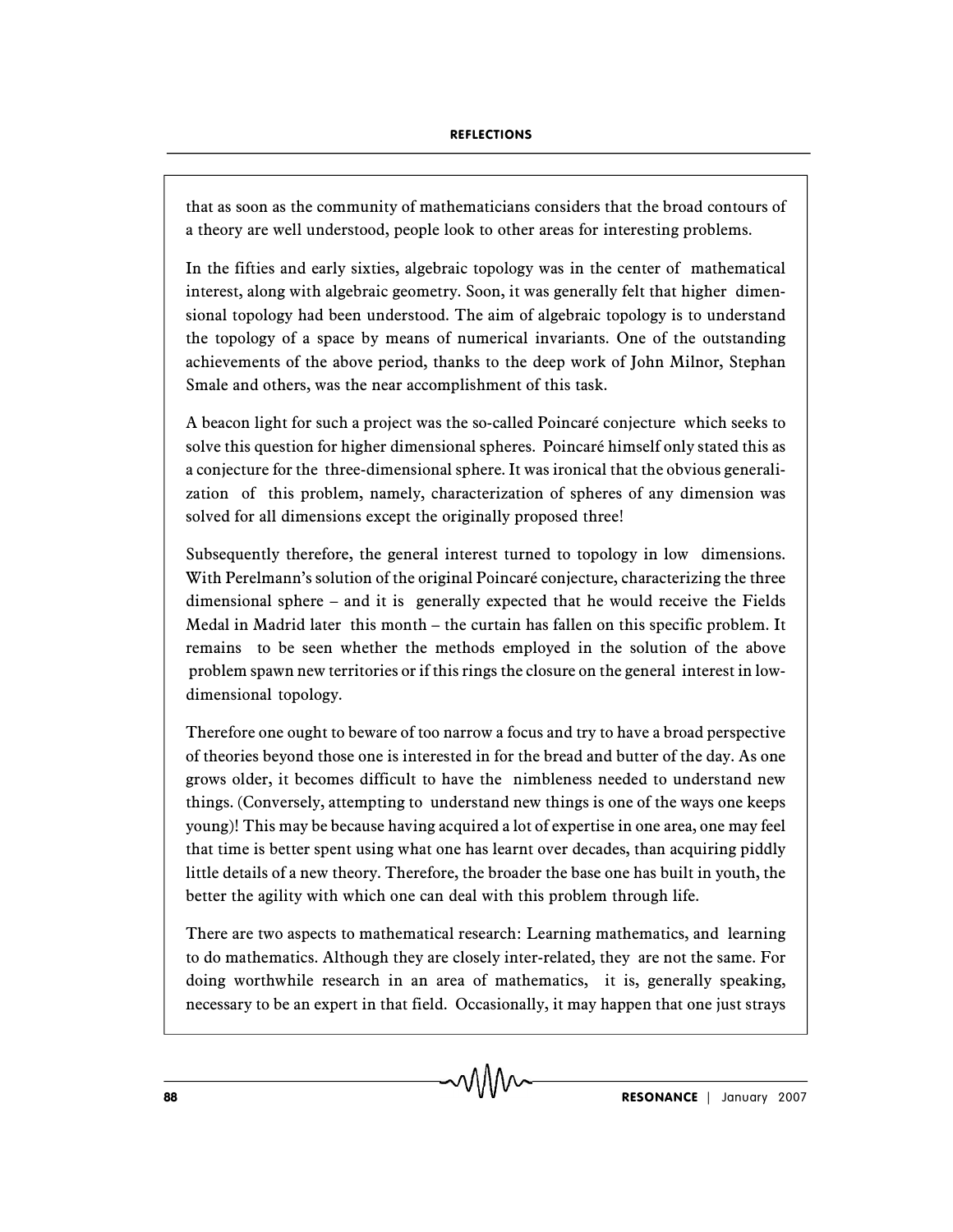into a subject and sees that some question the experts in that area are struggling over, can be solved by a clever trick one has thought of in one's own. Some collaborative efforts are indeed of this kind. But even to make such felicitous interaction possible, one has to keep one's eyes and ears open. What I said above amounts in practice to the following. Have a sharp focus on your topic of research at the moment, but also try to have a broad understanding of other areas. This, like thrift, may save something for the future.

Moreover, one does not have to be so utilitarian in one's approach to things intellectual. Humans do not live by bread alone. While one has to focus on a small area  $-$  indeed often on a specific problem  $-$  at a professional level, one has, for one's own enjoyment, to try and have a wider knowledge of other branches of mathematics. All the details in a painting are not equally sharp and detailed. So in knowledge, there will be areas which one knows deeply, those in which one has expertise, others which one knows well and some more on the horizon, with which one has only a nodding acquaintance. After all, an enriched life is marked by sensitivity to culture in broad terms, and to help students build it in themselves is one of the main aims of education.

# **Pure Mathematics as a Career**

In our days, pure mathematics graduates had hardly any avenues of employment. Administrative service and academic positions were perhaps the only possibilities. Here, permit me a personal digression. I remember that it was not an easy decision for a lower middle class person like me to go into mathematics.

When I was a student of the second form, that is, the seventh grade, we had a Tamil nondetailed text book, entitled 'Moonru Indiap periyorgal' or 'Three great men of India'. It must have been well-written, since I still remember it after so many decades. The three great men in question are Jagadish Chandra Bose, P C Ray and Srinivasa Ramanujan. The book had reproduced a letter which Ramanujan wrote to Hardy, in which he claimed that the series

 $1 + 2 + 3 + \cdots$ 

gives the value  $-1/12$ , adding,

*after this claim you may think that I am fit to be in a lunatic asylum, but I can justify what I say*